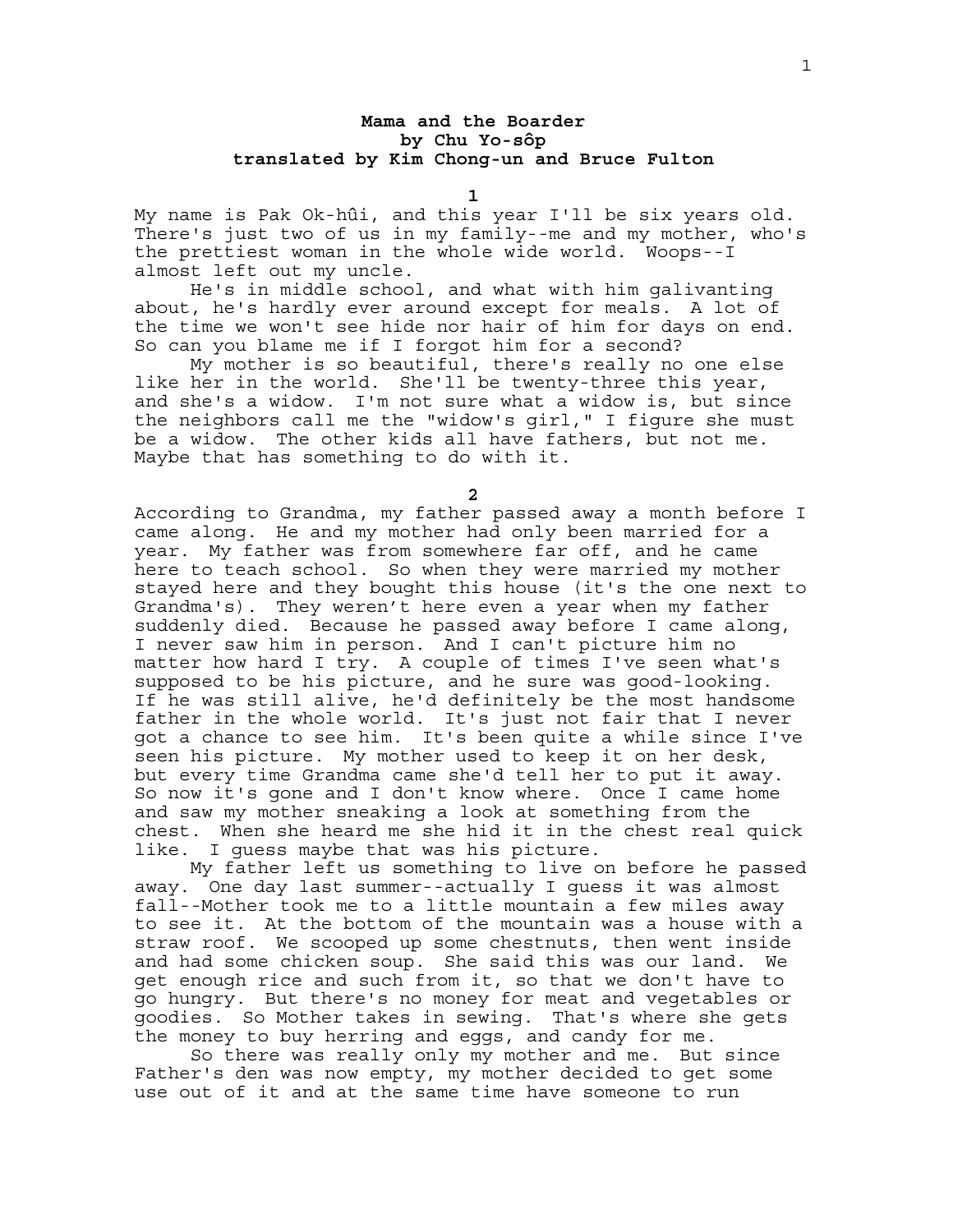errands for her. And that's how Little Uncle got to live with us.

**3**

One day Mother said she was going to send me to kindergarten in the spring. You should have seen how proud I was with my playmates. But as soon as I came home from playing, I saw Big Uncle (I mean the big brother of Uncle who lived in my father's room) sitting there talking with someone I'd never seen before.

 "Ok-hûi," Big Uncle called me. "Ok-hûi, come here and say hello to this man."

I felt bashful and just stayed where I was.

 This man I'd never seen before said to Big Uncle, "What a lovely girl--is she your niece?"

 "Yes, she's my sister's daughter.... She wasn't born yet when Kyông-sôn died. She's his only child."

 "Ok-hûi, come here, hmm?" said the stranger. "Those eyes are just like your father's."

 "Ok-hûi, you're a big girl now--why so shy? Come here and say hi. This man's an old friend of your father. He's moving into your father's room here, so you'd better say hi and get to know each other."

 The stranger was moving into my father's room? That made me very happy. So I went up to the man, gave him my best bow, then ran out to the inner courtyard. I could hear Big Uncle and the man laughing.

 I went into Mother's room, and right off, I tugged on her sleeve.

 "Mother!" I said. I was still all excited. "Big Uncle brought a man here! He's moving into the guest room!"

"That's right."

I guess she already knew about it.

"When's he moving in?"

"Today."

"Yippee!"

 I started clapping my hands, but Mother grabbed them. "Now what's all this fuss?"

"But what about Little Uncle?"

"He'll stay there too."

 "You mean the two of them together?" "Umm-hmm."

"In the same room?"

 "Why not? They can close the sliding partition, and then they'll each have a space."

 I didn't know who this new uncle was. But he treated me nice, and right away I took a shine to him. Later I heard the grown-ups say he was a friend of my father ever since they were little. He went off somewhere to study, and just came back, and he got assigned to teach at a school here. He's also a friend of Big Uncle, and since the boardinghouse rooms in our neighborhood aren't too clean, they arranged for him to stay in our guest room. Best of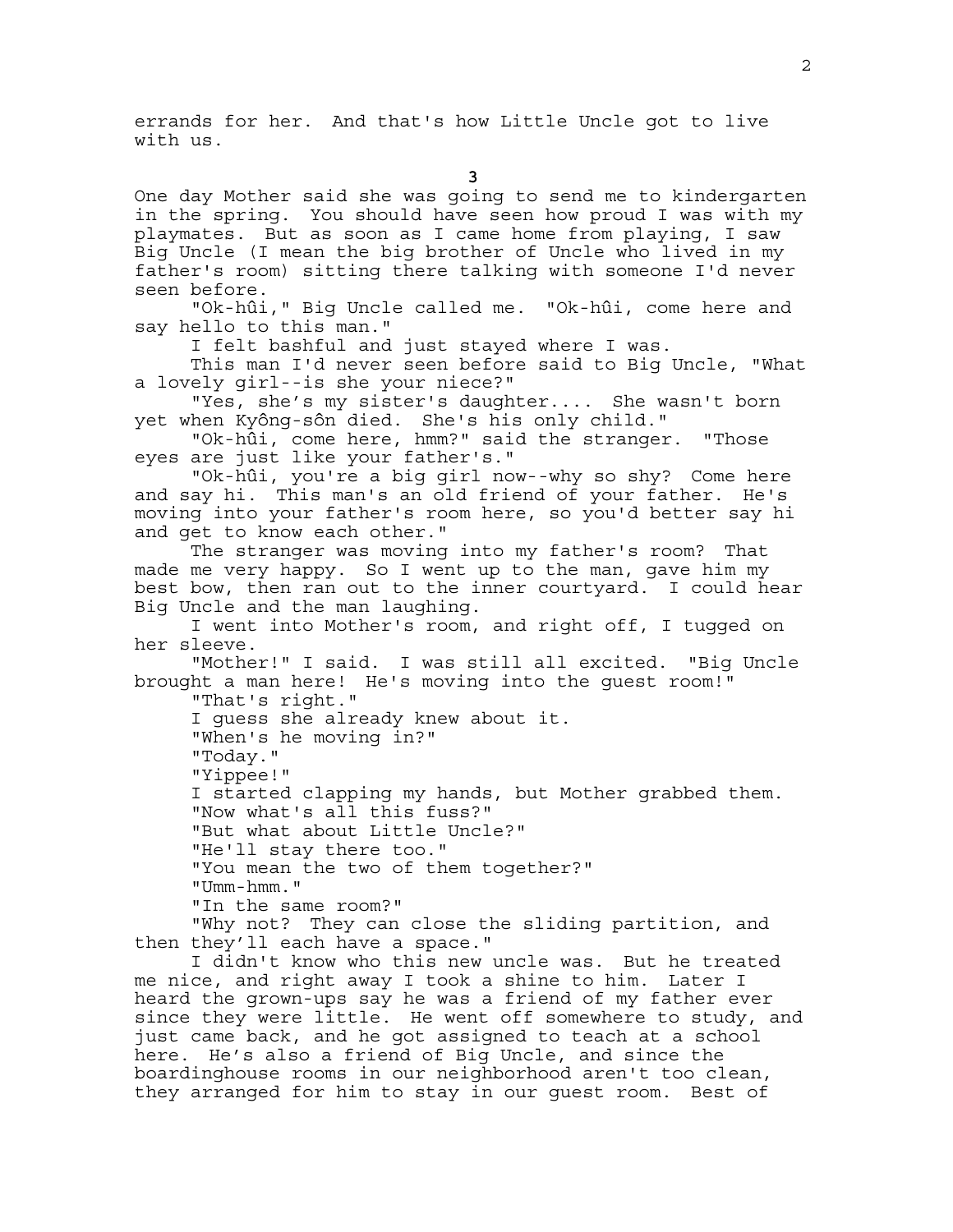all, the board money he paid us would give us some of the extras we wanted so much.

 This new uncle had a whole bunch of picture books. Whenever I went in his room, he sat me in his lap and showed them to me. Every once in a while he gave me a piece of candy. Once I sneaked into his room after my lunch. He was just starting his meal. I sat down without a peep to watch him eat.

 "Now what kind of side dish does Ok-hûi like best?" he asked me.

 Boiled eggs, I told him. Well, wouldn't you know it, he had some on his meal tray. He gave me one and told me to help myself. I peeled it and started eating.

 "Uncle, which side dish do *you* like most?" He smiled for a moment. "Boiled eggs." I was so happy I clapped my hands. "Gee, just like me. I'm going to tell Mother." I got up to go, but the uncle grabbed me. "Oh, don't do that."

 But once I make up my mind there's no stopping me. So I ran out to the inner courtyard.

 "Mother! Mother!" I yelled. "The new uncle's favorite side dish is boiled eggs, just like me!"

 "Now don't make such a fuss," Mother said. And she gave me her please-don't-do-that look.

 But the fact that the new uncle liked eggs turned out quite nice for me. Because Mother started buying eggs in bunches from then on. When the old woman with the eggs came around, Mother bought ten or twenty at a time. She boiled them up and put two of them in the uncle's place at mealtime, and then she almost always gave me one. And that wasn't all. Sometimes when I visited the uncle, he'd get an egg or two from his drawer for me to eat. After that I ate eggs to my heart's content. I really liked the uncle. But Little Uncle grumbled sometimes. I guess he didn't take to the new uncle too well. And he didn't like the way he had to run errands for him--that was probably the real reason. Once I saw Little Uncle arguing with Mother.

 "Now look," said Mother, "don't you be running off again. Why can't you wait in his room? You'll have to take him his dinner tray when he comes back."

Little Uncle made a face.

 "Aw shit, whenever yours truly has something to do, it seems like he's always late for his meal."

 "Well, what can I do? I need *somebody* to take him his meal."

 "Can't you do it yourself, Sister? Times have changed. Why do you have to be so old-fashioned when it comes to men?"

 Suddenly Mother's face was all red. She didn't say anything, but you should have seen the look she gave Little Uncle.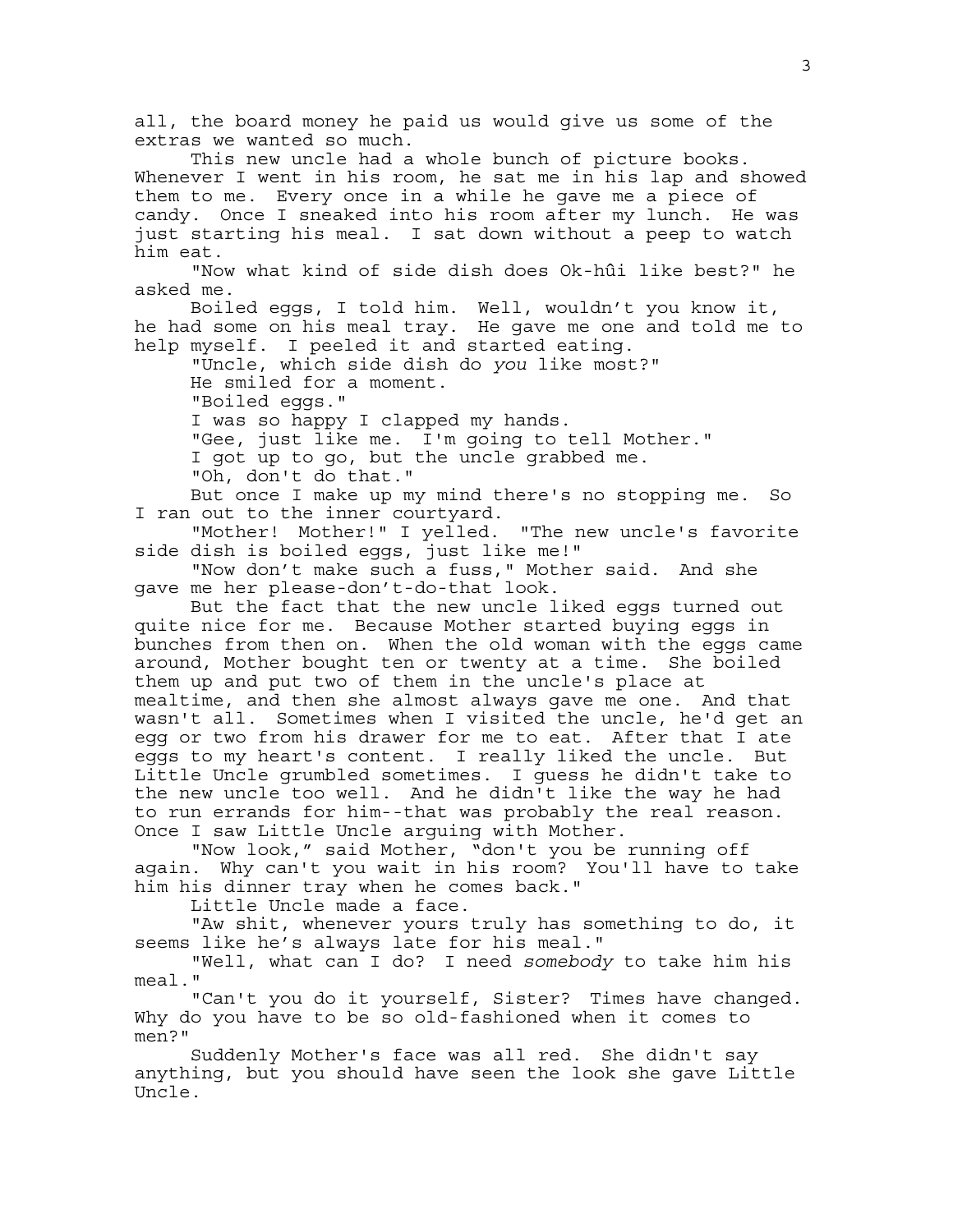4

 Little Uncle gave a laugh to lighten the mood, and went out to the guest room.

**4**

I started kindergarten, and our teacher taught us songs. She also taught us dancing. She was real good at the pedal organ. The organ was a little thing compared with the one at the Protestant church we went to, but it still made a nice sound. Then I remembered seeing something that looked just like our kindergarten organ sitting at the far end of our room. So as soon as I got home that day I pulled Mother over to it and asked:

 "Mama, this is an organ, isn't it?" Mother smiled.

"That's right. How did you know?"

 "It's just like the one at kindergarten. Can you play it, too, Mother?"

 I had to ask, because I'd never seen her playing it. But she didn't say a word.

"Try it, Mother--please?"

Her face got kind of cloudy.

 "Your father bought this organ for me. I haven't even raised the lid since he passed on...."

 She looked like she was about to burst into tears at any second, so I changed the subject.

"Can I have a candy, Mommy?"

And then I led her back to the near end of our room.

 Before I knew it, a month had passed since the uncle moved in. I stopped by his room almost every day. Once in a while Mother would tell me it was no good pestering him like that. But if you want to know the truth, I didn't pester him one little bit. It was the uncle who pestered *me*.

 "Ok-hûi, those eyes of yours look just like your father's. But maybe that cute little nose came from your mother. And that little mouth, too. Am I right? Is your mother pretty like you?"

"Uncle, you're silly! Haven't you seen her face?"

 But when I answered him that way, he didn't say a word. "Shall we go in and see Mother?" I asked, taking the uncle by the sleeve.

You should have seen how strongly he reacted.

 "No, we'd better not--I'm busy now," he said, pulling me back the other way. But he really didn't seem all that busy, because he didn't ask me to leave. Instead he patted my head and gave me a kiss on the cheek--he wouldn't let me go. And he kept asking me such funny questions: "Who made you this pretty jacket?... Do you sleep with your Mama at night?" He made me feel like I was something special to him. But when Little Uncle came back, the new uncle's attitude changed all of a sudden. He stopped asking me about these various things, and he wouldn't hug me tight. Instead he got all proper and showed me a picture book. Maybe he was afraid of Little Uncle.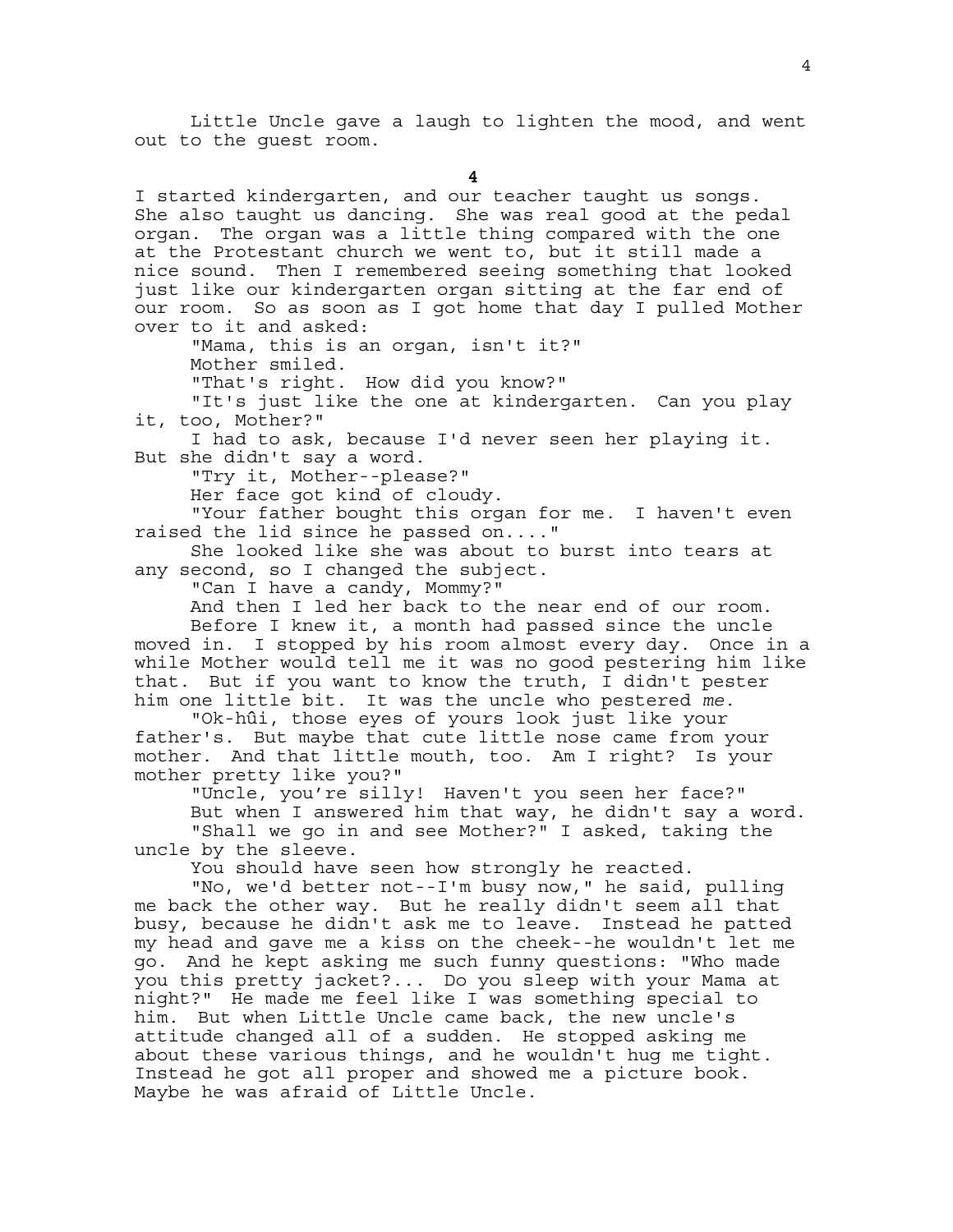Whatever the reason, Mother scolded me for pestering the uncle. And every once in a while she kept me in our room after dinner. But pretty soon she'd get caught up in her sewing, and I'd try to sneak out. When she heard the door slide open she'd wake up and catch me. But she never got mad at me. "Come here so I can fix your hair," she'd say. And then she'd pull me inside and make my braids nice and pretty again. "We want your hair to look nice. What's the uncle going to think if you go around just the way you are?" Or she'd braid my hair and say, "Now what did you do to your jacket?" and make me change into a new one.

**5**

One Saturday the new uncle asked me if I wanted to go for a short hike. I was so happy I said yes right away.

"Go inside and ask your mother first," he said.

Gee, he's right, I thought.

 Mother said it was okay. But before she let me go she scrubbed my face and did my braids over. Then she hugged me real tight.

 "Now don't be too late," she said in a loud voice. I'll bet the uncle heard it too.

 We climbed to the top of a hill and looked down for a while at the train station, but no trains were running. I had fun pulling the long blades of grass and pinching the uncle while he was lying on the ground. Later when we were on our way down the hill, the uncle was holding my hand and we ran into some of the kids from my kindergarten.

 "Look, Ok-hûi went somewhere with her dad," one of them said. This girl didn't know my father had passed away. My face got hot, maybe because I was thinking just then how nice it would be if the uncle really was my father. I wanted so much to be able to call him "Papa," even if it was just once. You don't know how much I enjoyed walking home through the alleys with the uncle holding my hand.

We arrived at the front gate.

 "Uncle, I wish you were my papa," I blurted out. The uncle turned red as a tomato and gently prodded me.

 "You shouldn't say things like that," he said almost in a whisper. His voice was shaking an awful lot. The only thing I could think of was that he must have gotten angry. So I went inside without saying anything more.

 Mother gave me a hug and said, "Where did you go?" But instead of answering I started to sniffle. "Ok-hûi, what happened? What's wrong, honey?" All I could do was cry.

**6**

The next day was Sunday, and Mother and I got ready to go to church. While she was changing I poked my head inside the guest room to see if the uncle was still in a bad mood. He was sitting at his desk writing something. I tiptoed in, and when he looked up he had a big grin on his face. That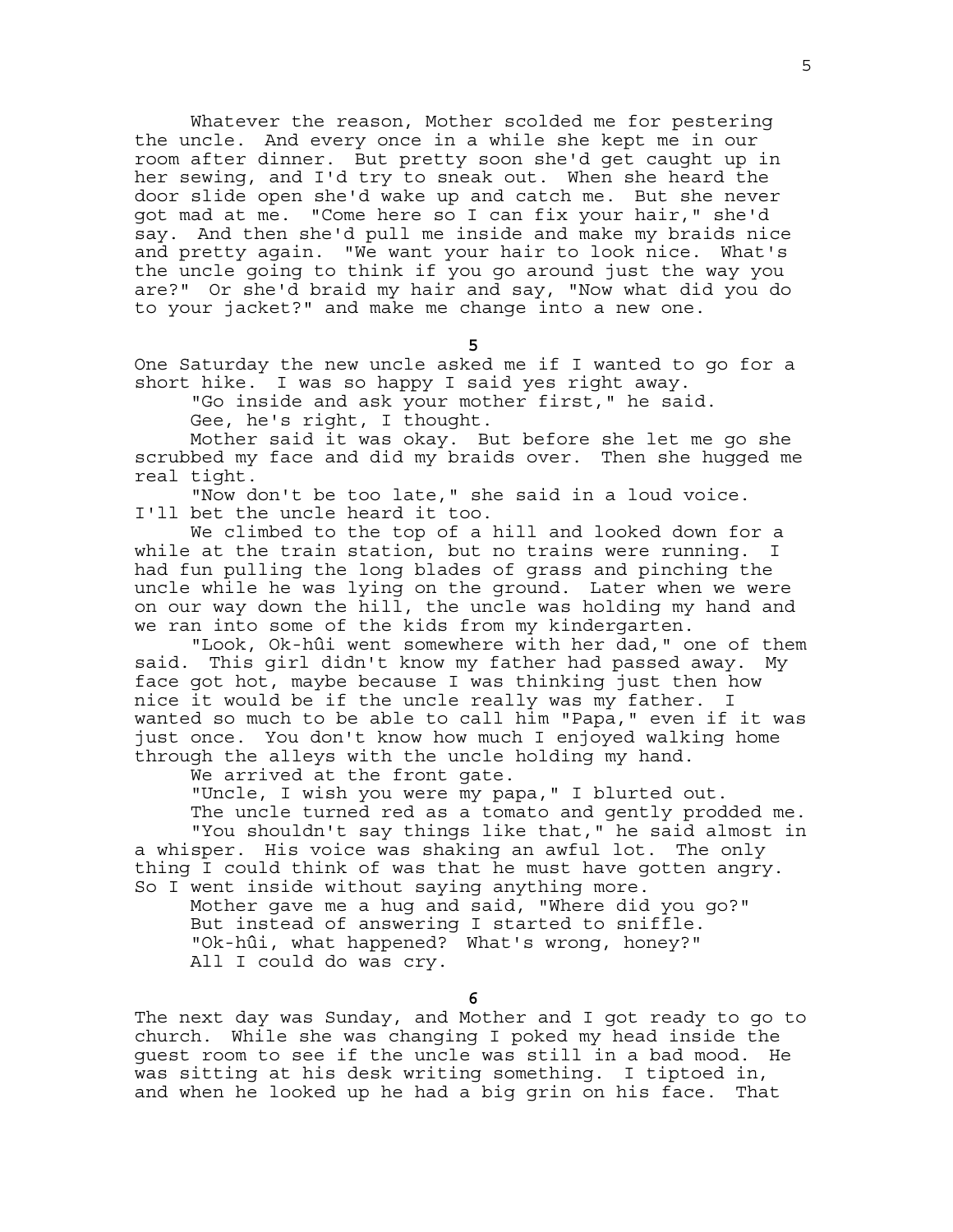smile made me feel easy again. Now I knew he wasn't mad anymore. The uncle looked me over from head to toe.

 "Ok-hûi, where are you going all prettied up like that?"

"I'm going to church with Mama."

 "Is that so?" said the uncle. For a moment he looked like he was thinking about something. "Which church?"

"The one right over there."

"Oh? Over where?"

 Just then I heard Mother's soft voice calling me. I hurried back to our room, but on the way I turned around to look at the uncle. His face was red and angry again. I couldn't figure out why he was getting mad so easy these days.

 We took our seats in the church and sang a hymn, and then there was a prayer. During the prayer I got to wondering if maybe the uncle was there too. So I sat up and looked over at the men's side of the aisle. And what do you know--there he was. But he wasn't praying with his eyes closed, like the other grown-ups. His eyes were open, just like us kids, and he was looking around every which way. I recognized the uncle right away, but I guess he didn't recognize me. Because even when I gave him a big smile he didn't smile back; instead he had a faraway look in his eyes. So I waved at him. But the uncle ducked his head real quick. Mother finally saw me waving, and pulled me back with both hands. I put my mouth to her ear.

"The uncle's here," I whispered.

 When Mother heard this she gave a little jump and put her hand over my mouth. Then she sat me in front of her and pushed my head down. This time, I noticed it was Mother who was red as a tomato.

 Well, church that day was a big flop. Mother was mad till the end of the service. All she did was look straight ahead at the pulpit. She didn't look down and give me a smile once in a while like she usually did. When I looked over at the men's side to see the uncle, he didn't once look back at me but just sat there mad. Mother didn't look at me either but just kept grabbing me and pulling me down--it was too much. Why was everyone cross with me? It got to the point where I felt like bawling out loud. But then I noticed our kindergarten teacher not too far away, and I managed to keep from crying, though it wasn't easy.

**7**

When I started going to kindergarten, Little Uncle walked me there and back. But after a few days I could do it all by myself. When I got back home Mother was always waiting for me at the side gate. (Our house has two gates--the side gate and the gate to the uncle's room, and Mother only used the side gate.) When Mother saw me, she'd run over and hug me and we'd go inside.

 But one day, Mother wasn't there, and I didn't know why. I thought she'd probably gone to see Grandmother, but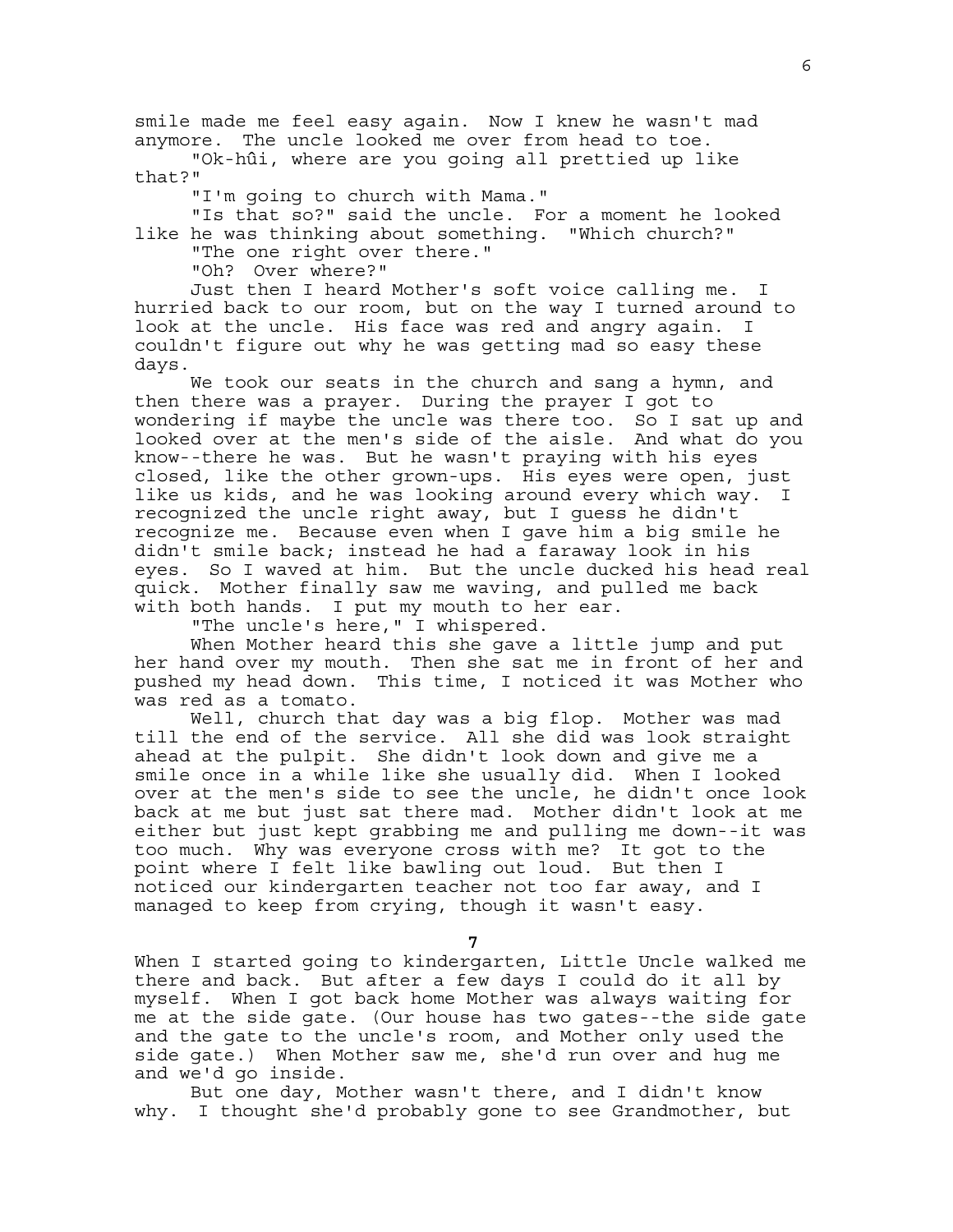still, here I was back home with no one waiting for me. I thought it was awful of her to leave the house like that. Well, I decided I'd give Mother a hard time. Just then I heard her voice outside the gate.

"Goodness, I wonder if she's home already."

 I ran inside, taking my shoes with me so she wouldn't know I was there. Then I hid in the storage loft. I could hear Mother's voice right outside in the yard.

 "Ok-hûi--Ok-hûi, aren't you home yet?... Hmmm, I guess not."

 And then it sounded like she went out again. I thought this was fun, and started giggling.

 But then a little later the whole house suddenly became noisy. First I heard Mother, then Grandmother, then Little Uncle.

 "Well, I was home all day, Mother, until I realized I didn't have any cookies for Ok-hûi, and that's when I visited you. And now something's happened." That was Mother speaking.

"And at the kindergarten they said she'd left a good twenty minutes ago. Gracious, do you suppose on the way home...?" That was Grandmother.

 "I'll go out and look for her. Little troublemaker must have gone somewhere." That was Little Uncle.

 Then Mother started crying, and Grandmother said something I couldn't make out. I told myself it was time to stop the game, but then I thought, "I've got to get even with her for getting mad at me last Sunday at church," and I lay down. The loft was stuffy and hot, and before I knew it I had drifted off to sleep.

 I have no idea how long I slept. But when I woke up I'd completely forgotten about going into the loft. What was I doing lying in such a strange place? It was kind of dark, it was cramped, it was hot.... Suddenly I was scared, and I started bawling. And just as suddenly I heard Mother scream close by, and the door to the loft was yanked open. Mother rushed inside, took me in her arms, and lifted me down.

"You little devil!"

 She spanked me several times, and that made me cry even louder. Mother pulled me close, and then she started crying too.

 "Ok-hûi, Ok-hûi, it's all right now, Mama's here. Don't cry, Ok-hûi. You're all there is, the only thing Mama lives for. I don't need anything else. You're my only hope. Don't cry, Ok-hûi, don't cry, hmm?"

 While she kept telling me this, she couldn't stop crying herself.

 "Little brat--the devil must have gotten into her," said Grandmother. "What made her hide in the loft?"

 "What a lousy day," said Little Uncle. He got up and went out.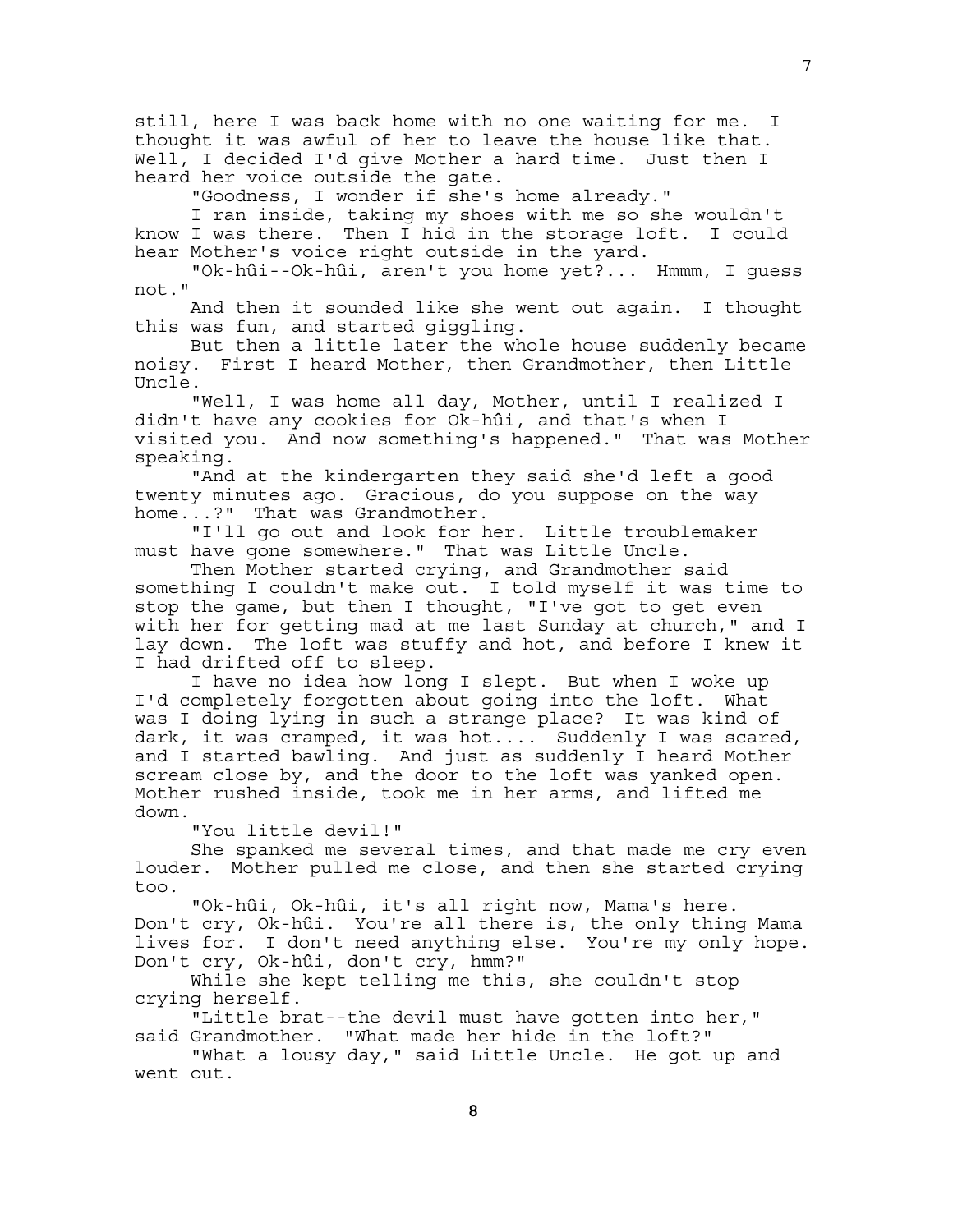On my way home from kindergarten the next day I got to thinking about how I had made Mother cry so much when I hid in the loft. I felt so ashamed. "I want to make her happy today," I thought. "Now what could I bring her?" Then I remembered the vase on our teacher's desk. It had some beautiful red flowers, though I didn't know their name. They weren't forsythias and they weren't azaleas. I could recognize those flowers, and I knew they'd already bloomed and gone by. The ones in the vase must have come from across the ocean. I knew my mother adored flowers. How happy she would be if I brought her some of those red ones.

 And so I went back to my classroom. Goodie! No one was there. Teacher must have gone somewhere, because she wasn't around either. I snitched a couple of the flowers and ran out.

 Mother was waiting near the gate, and she took me in her arms.

 "Where did you get those lovely flowers?" she asked, taking the flowers and smelling them.

 I didn't know what to say. I was too ashamed to tell her I'd brought them from kindergarten. What could I tell her? Somehow I thought of a little fib.

 "The uncle in the guest room told me to give them to you," I blurted.

 Mother was real flustered. It was like my words had startled her. And then all at once her face turned redder than the flowers. Her fingers holding the flowers began to tremble. She looked around like she was thinking of something scary.

 "Ok-hûi, you shouldn't have taken them." Her voice was shaking so much. Mother loved flowers, and so for her to get so mad over these flowers was the last thing I expected. I told myself it was a good thing I'd fibbed about the uncle and not told her I'd brought the flowers myself. I didn't know why she was mad, but as long as she was going to be mad at someone, I was glad it was the uncle and not me. A little while later Mother led me inside.

 "Ok-hûi, I don't want you to tell a soul about these flowers, hmm?"

"All right."

 I thought Mother would throw the flowers away, but instead she put them in a vase and kept them on top of the organ. There they slept night after night, and finally they withered. Mother then cut off the stems and saved the flowers between the pages of her hymnbook.

 That night I was back in the uncle's lap reading a picture book. Suddenly I could feel the uncle tense up. He was trying to hear something. I tried too.

It was an organ!

 For sure the sound was floating out from our room. It must be Mama, I thought. I jumped up and ran to our room. It was dark there, but it was around the time of the full moon, and silvery light filled half the room, making it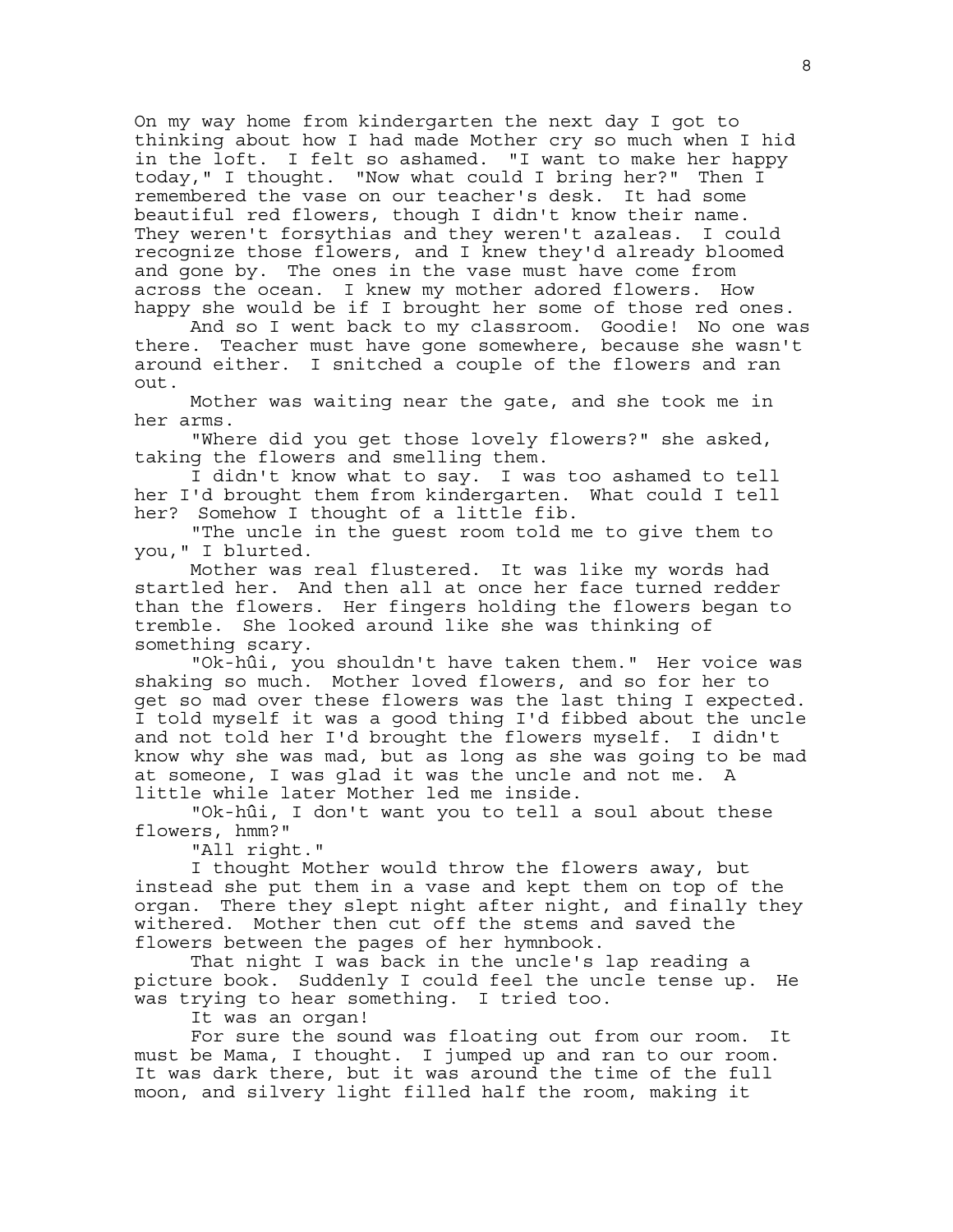light as day. There was Mother, all dressed in white and very calm, playing the organ.

 I was six years old, but this was the first time I had seen Mother play the organ. She played better than our kindergarten teacher. I went up beside her, but she didn't budge and kept on playing. I guess she didn't know I was there. A little later Mother began singing to the music. I didn't know she had such a beautiful voice. Her voice was much lovelier than our teacher's, and she sang better too. I stood there quietly listening to Mother sing. It was a beautiful song. I felt it was coming down to me on a silver thread from Starland.

 But then Mother's voice got a tiny bit shaky. The sound of the organ got shaky too. The song grew softer and softer, and finally it was gone. And then the organ stopped too. Mother stood up, still real calm, and gave me a pat on the head. The next instant, she took me in her arms and we went out on the veranda. Mother gave me a big hug, not saying anything. In the full moonlight her face was pure white. She's a real angel, I told myself.

 Two streams of tears were running down Mother's white cheeks. The sight of those tears made me want to cry myself.

 "Mother, why are you crying?" Now I was sniffling too. "Ok-hûi." "Hmm?"

 She didn't say anything for a minute. And then, "Okhûi, having you is enough."

 "Yes, Mama." But that's all she said.

**9**

The next evening I was playing in the uncle's room when I began to feel sleepy. As I was about to leave, the uncle took a white envelope from his drawer and gave it to me.

 "Ok-hûi, would you take this to your Mama? It's last month's room and board."

 I took the envelope to Mother. But when I handed it to her, she turned pale. She looked even whiter than the night before, when we were sitting on the veranda in the moonlight. She looked anxious, like she didn't know what to do with the envelope.

"He said it's for last month's room and board."

 "Oh." When Mother heard this she looked startled, as if she had just woke up. The next instant, her face wasn't white as a sheet of paper any longer; now it was red. Her trembling fingers reached inside the envelope and pulled out several paper bills. A tiny little smile formed on her lips, and she breathed a sigh. But then something else must have surprised her, because she tensed up, and the next minute her face was white again and her lips were trembling. I looked at what Mother was holding, and beside the paper money there was a piece of white paper folded into a square.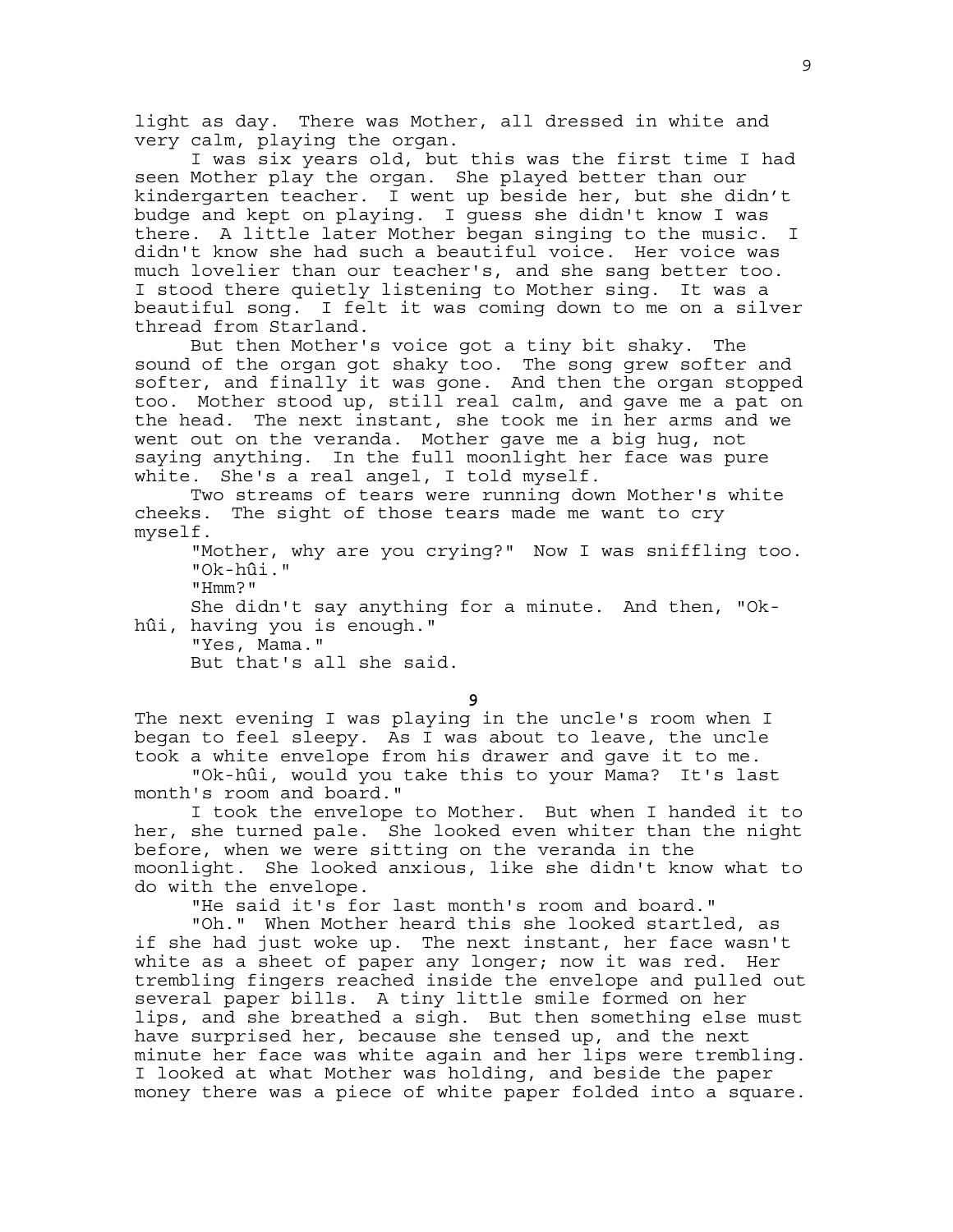Mother looked like she didn't know what to do. But then she seemed to make up her mind. She bit her lip, unfolded the paper real carefully, and read it. Of course, I didn't know what was written there, but I could see Mother's face turn red right away and then back to pale again. Her hands weren't just trembling, they were positively shaking, enough to make the paper rustle.

 A good while later Mother folded the paper back into a square and put it in the envelope along with the money. She dropped the envelope into her sewing basket. And then she sat down and just stared at the light bulb like someone who had lost her senses. I could see her chest heaving. I thought maybe she was sick or something, so I ran over and snuggled into her lap.

"Mama, can we go to sleep?"

 Mama kissed me on the cheek. But her lips were so hot. They felt just like a stone that's been warmed up in a fire.

 We went to sleep, and after a while I half woke up and reached out for Mother. I was in the habit of doing this from time to time. I'd reach out half asleep and feel her soft skin. Then I'd go back to sleep. But this time she wasn't there.

 Mama wasn't there! Suddenly I was afraid. I opened my eyes wide and looked all around. The light was off, but the moon shone full in the yard, and enough of its light came into the room so I could see things just a little. At the far end of the room was the small chest with Father's clothes. Sometimes Mother took them out and felt them. Now the chest was open, and the white clothing was piled on the floor. Next to it was Mother in her night clothes, half sitting and half leaning against the chest. Her head was up but her eyes were closed. I could see her lips move. She looked like she was praying. I sat up and crawled over and wormed myself into her lap.

"Mama, what are you doing?"

 She stopped whispering, opened her eyes, and looked at me for the longest time.

 "Ok-hûi." "Hmm?" "Let's go back to bed." "All right. But you too, Mama." "Yes. Mama too." Somehow her voice gave me a chill.

 One at a time Mother picked up Father's clothes, gently smoothed them with the palm of her hand, and returned them to the chest. When the last one was in, she shut the chest and locked it. Then she gathered me up and back we went to bed.

"Mama, aren't we going to pray first?"

 Mother didn't let a night go by without praying when she put me to bed. The only prayer I knew was the Lord's Prayer. I had no idea what the words meant, but from following along with Mother, I knew it by heart. But then I remembered that for some reason Mother had forgotten to pray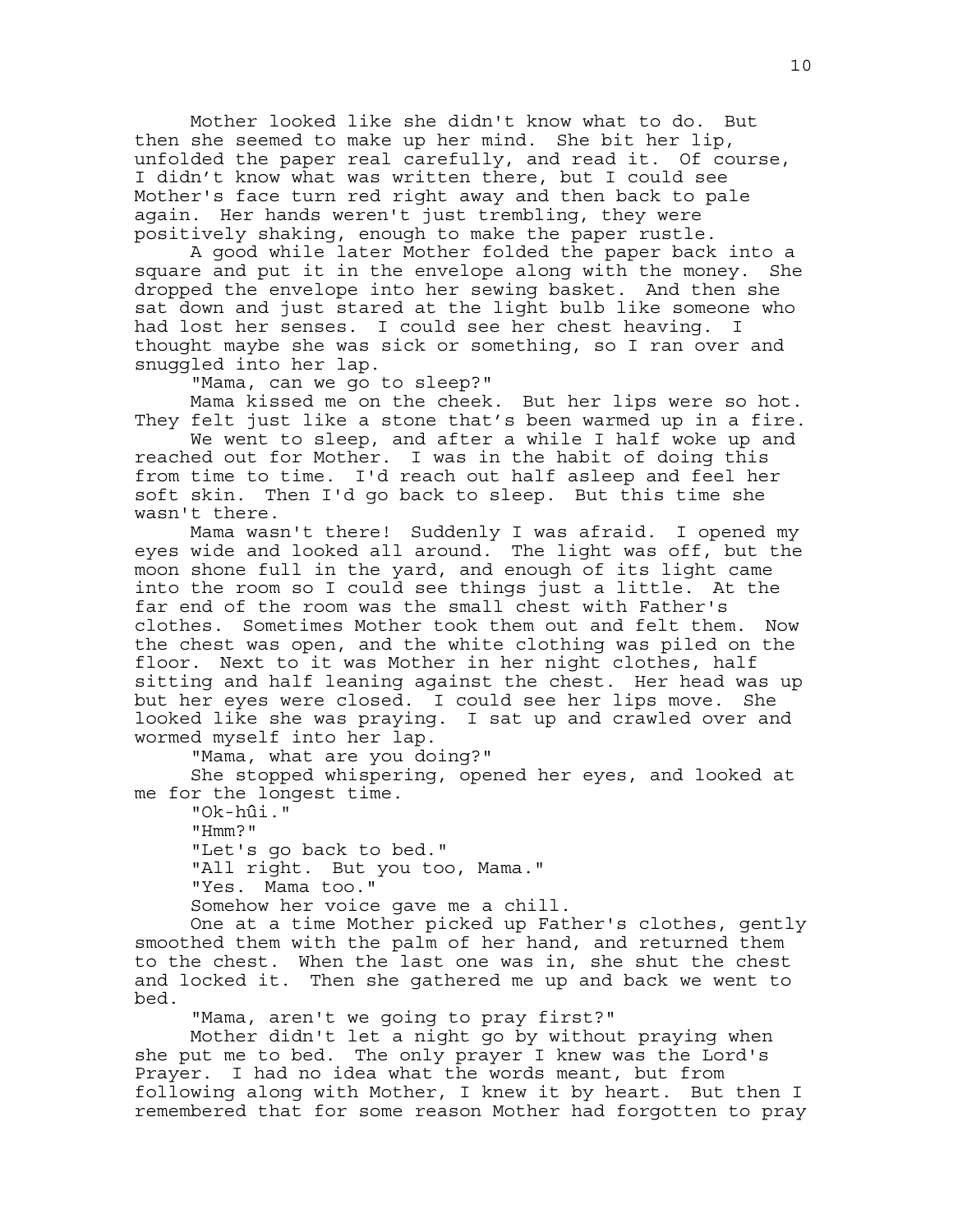the night before. I felt like reminding her then, but she looked so sad that I kept quiet and ended up falling asleep without saying anything.

 "All right, let's say our prayer," Mother said in her calm voice.

 All of a sudden I wanted to hear the gentle voice Mother used when she prayed.

"Mother, you pray."

 "'Our Father who art in heaven,'" she began, "'hallowed be thy name. Thy kingdom come, thy will be done, on earth as it is in heaven. Give us this day our daily bread; and forgive us our trespasses, as we forgive those who trespass against us; and lead us not into temptation...and lead us not into temptation...lead us not into temptation...lead us not...lead us not....'"

 I couldn't believe it--Mother had lost her place! It was so funny. Even I can say the prayer without losing my place.

"'...lead us not...lead us not....'"

 Mother kept saying those words over and over, and when I couldn't wait any longer I said, "Mama, I'll do the rest: 'But deliver us from evil. For thine is the kingdom and the power and the glory forever and ever.'"

After a long while Mother finally whispered, "Amen."

**10**

It was all I could do to figure out Mother. Sometimes she was quite cheerful. In the evening she might play the organ or sing a hymn. I liked that so much that I just sat quietly next to her and listened. But once in a while, what started out as her singing would end up as tears. When that happened, I would be in tears too. Then Mother would give me more kisses than I could count, and say, "Ok-hûi, you're the only one I need, yes you are." And she kept crying, on and on.

 One Sunday Mother got a headache and decided not to go to church. (It was the day after kindergarten closed down for the summer.) The uncle in the guest room was out somewhere, and Little Uncle was out somewhere, so it was just Mother and me at home. Mother was lying down because of her headache. Out of the blue I heard her call my name.

"Ok-hûi, do you miss having a papa?"

 "Yes, Mama, I want to have a papa too." I put on my baby act and whined a bit.

 Mother didn't say anything for a while. She just stared at the ceiling.

 "Ok-hûi. You know your father passed away before you were born. So it's not that you don't have a papa; it's just that he passed on early. If you had a new father now, everyone would call you names. You don't know any better, but the whole world would call you names, everyone in the world. 'Ok-hûi's mother is a loose woman'--that's what they would say. 'Ok-hûi's father died, but now she has another father; what will they do next!'--that's what everyone would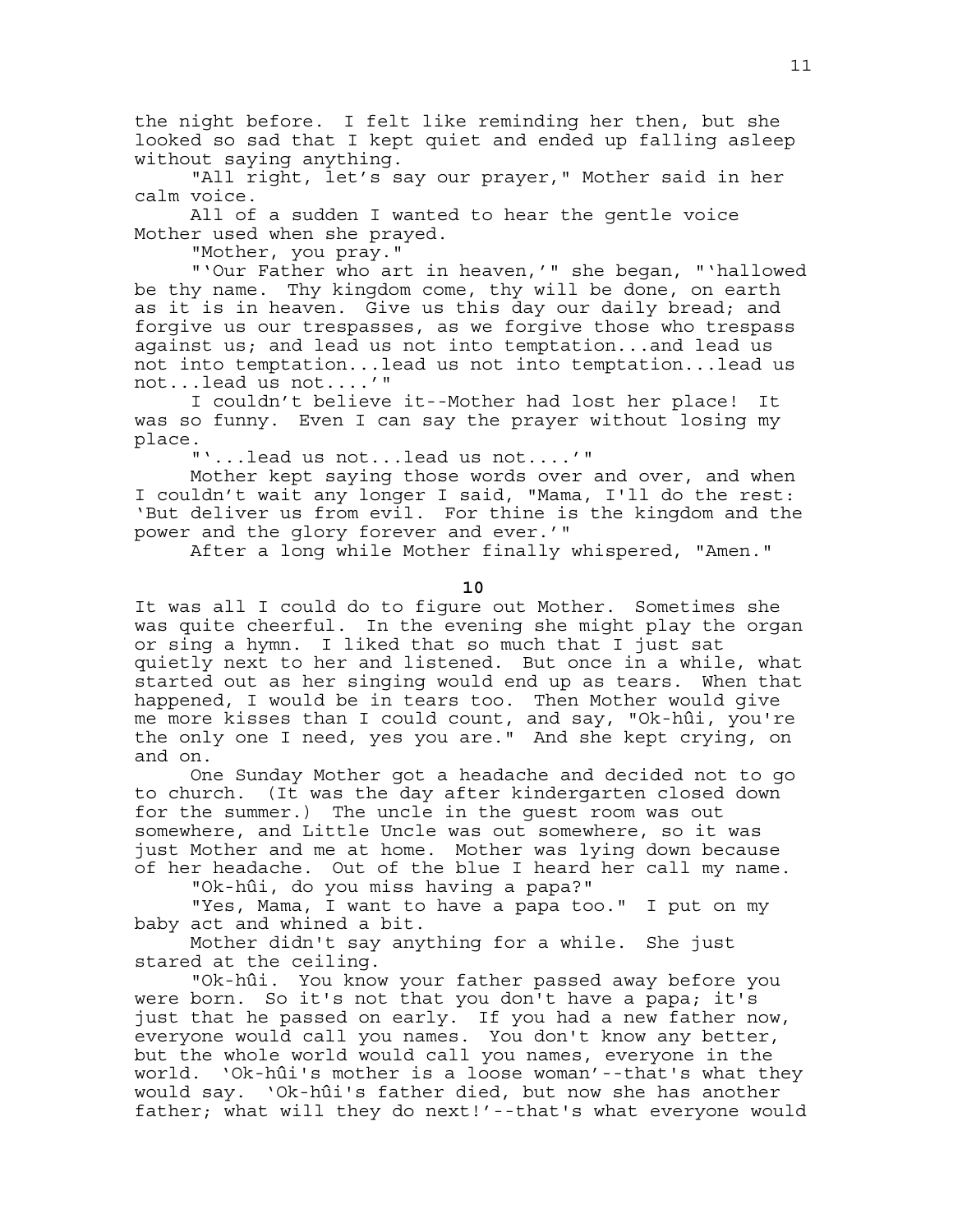say. Everyone would point their finger at you. And when you grew up, we wouldn't be able to find you a good husband. Even if you studied hard and became successful, other people would say you're just the daughter of a loose woman."

 She said this in fits and starts, like she was talking to herself. After a few minutes she talked to me some more. "Ok-hûi?"

"Hmm?"

 "Ok-hûi, I don't want you to ever leave my side. Forever and always I want you to live with Mama. I want you to live with Mama even when she's old and shriveled up. After kindergarten, after grade school, after preparatory school, after college, even if you're the finest woman in all the land, I want you to live with Mama. Hmm? Ok-hûi, tell me how much you love Mama."

"This much." I opened my arms wide.

 "How much? That much! Ok-hûi, I want you to love me always and forever. I want you to study hard and be a fine woman...."

 I got scared when I heard Mother's voice trembling, because I thought she was going to cry again. So I opened my arms as wide as I could and said, "This much, Mama, this much."

Mother didn't cry.

 "Ok-hûi, you're everything to Mama. I don't need anything else. I'm happy just with Ok-hûi. Yes I am."

 She pulled me close and held me tight. She kept hugging me until she had squeezed all my breath out.

 After dinner that day, Mother called me, sat me down, and combed my hair. She made a new braid for me and then dressed me in new bloomers, jacket, and skirt.

I asked where we were going.

 Mother smiled. "We aren't going anywhere." Then she took down a freshly ironed white handkerchief from beside the organ and put it in my hand.

 "This handkerchief belongs to the uncle in the guest room. Could you take it to him? Now don't stay long--just give it to him and come right back, hmm?"

 I thought I could feel something tucked in between the folds of the handkerchief, but I didn't open it to see.

 I stopped at the uncle's door. He was lying down, but he sat right up when he saw the handkerchief. For some reason he didn't give me a smile, like before. Instead his face turned awful white. He started chewing on his lip as he took the handkerchief. He didn't say a word.

 Somehow something wasn't right. So instead of going in the uncle's room I turned around and went back. Mother was at the organ. She must have been doing some hard thinking, because she was just sitting there. I sat down beside the organ and didn't say anything. And then Mother started playing, soft as could be. I didn't know the tune, but it was kind of sad and lonely.

 Mother played the organ till late that night. Over and over again she played that sad and lonely tune.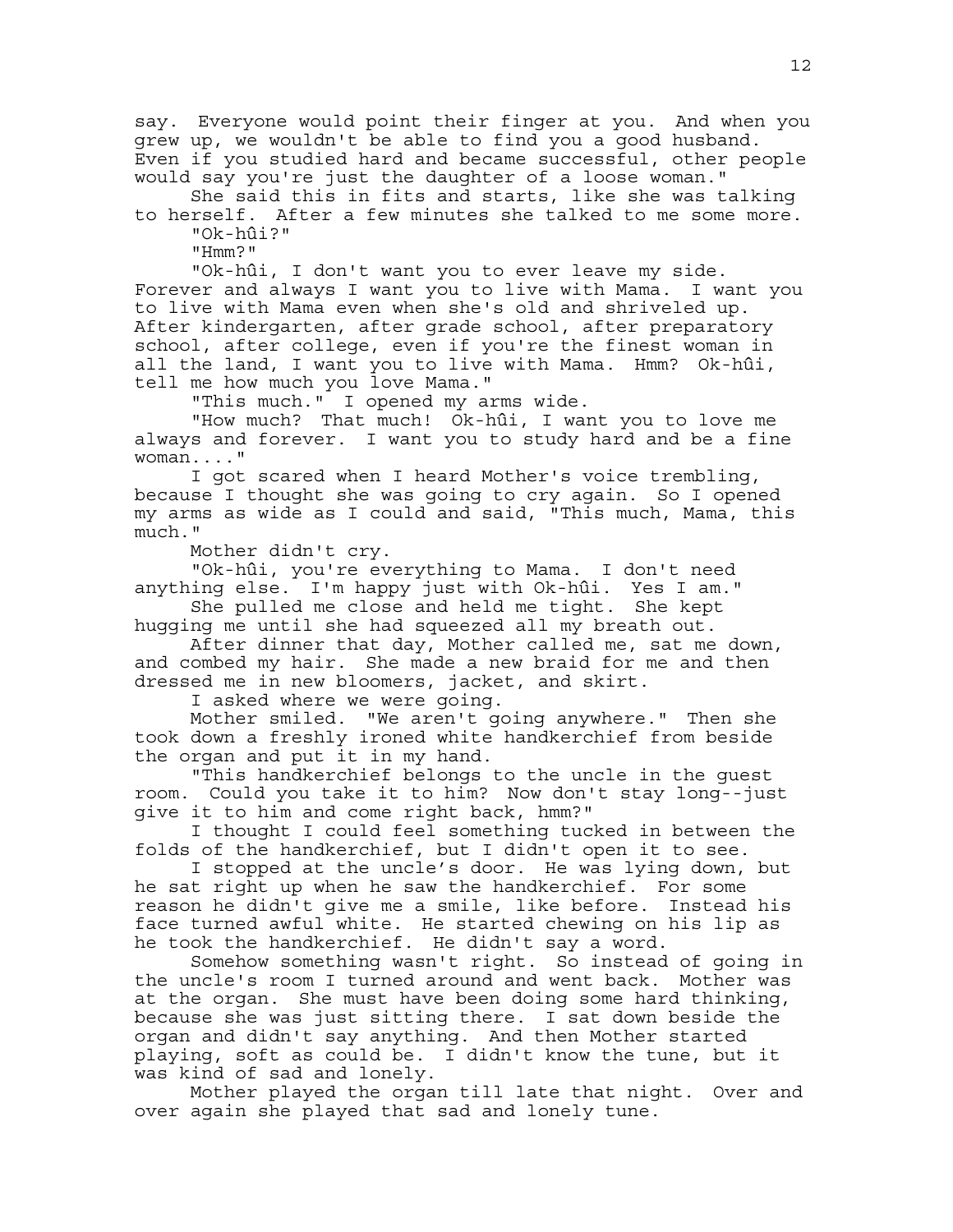another visit to the uncle. He was busy packing his things. Ever since the day I gave him the handkerchief, the uncle always looked sad, like someone with worries on his mind, even when he saw me. He wouldn't say anything, but just stared at me. And so I didn't go to his room to play very often. I was surprised to see him packing all of a sudden. "Uncle, are you going somewhere?" "Uh-huh--far, far away." "When?" "Today." "On the train?" "Uh-huh." "When are you coming back?" Instead of answering, the uncle took a cute doll from his drawer and handed it to me. "You keep this, hmm? Ok-hûi, you're going to forget Uncle soon after he leaves, aren't you?" "Uh-uh." Suddenly I felt very sad. I went back to our room with the doll. "Mama, look! The uncle gave it to me. He says he's going far away on the train today." Mother didn't say anything. "Mama, why is the uncle going away?" "Because his school is on vacation." "Where is he going?" "He's going to his home--where else?" "Is the uncle going to come back?" Mother didn't answer. "I don't want the uncle to leave," I pouted. But Mother changed the subject: "Ok-hûi, go to the closet and see how many eggs there are." I trotted inside the closet. There were six eggs left. "Six," I called out. "Bring all of them here." Mother proceeded to boil the eggs. Next she wrapped them in a handkerchief. Then she put a pinch of salt in a piece of writing paper and tucked it inside the handkerchief. "Ok-hûi, take these to the uncle and tell him to have them on the train, hmm?" **12** That afternoon, after the uncle left, I played with the doll he gave me. I carried it around on my back singing it a lullaby. Mother came in from the kitchen. "Ok-hûi, how would you like to go up the hill and get some fresh air?" "Goodie, let's go!" I practically jumped for joy. Mother told Little Uncle to mind the house while we went out for a while. Then she took my hand.

13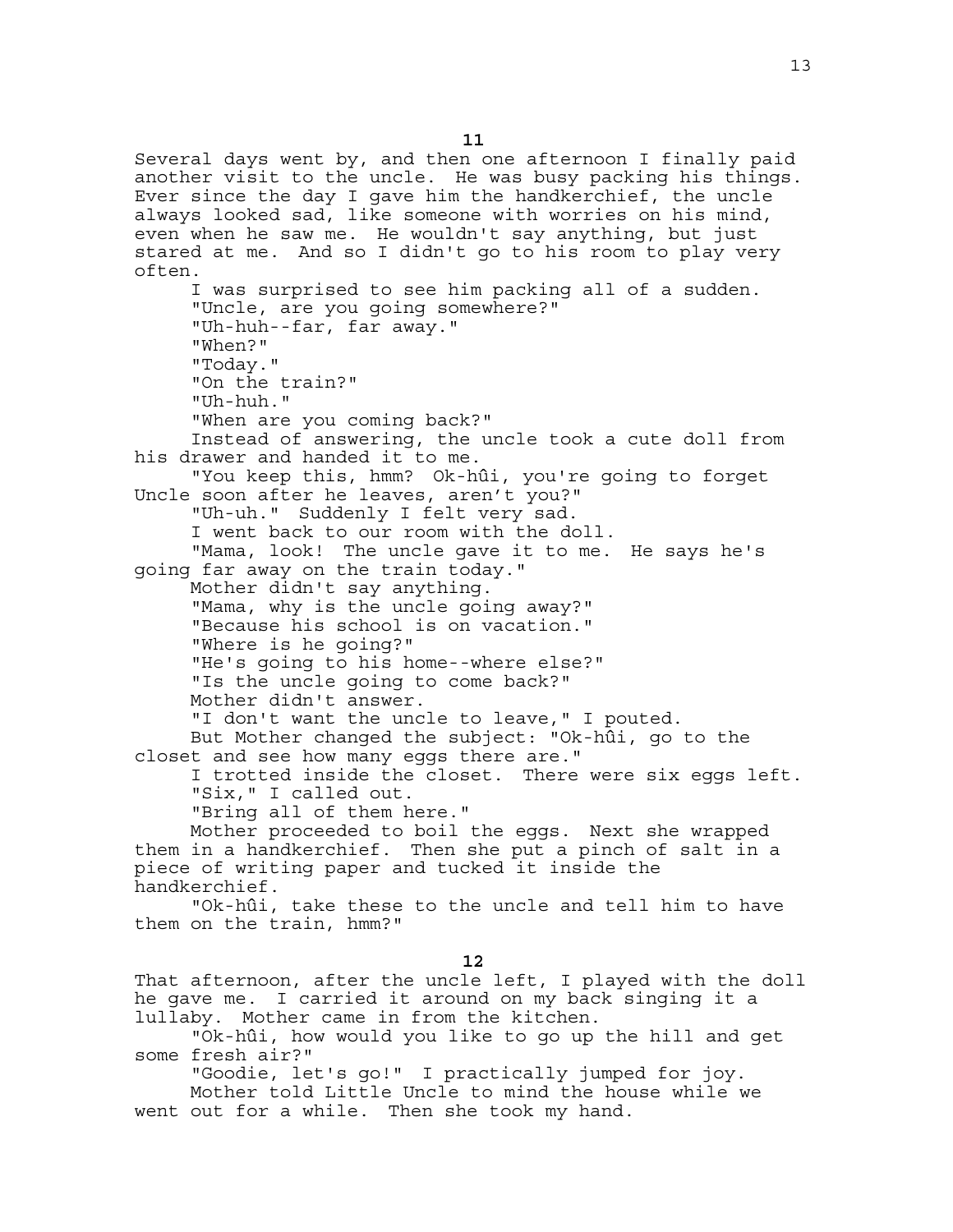"Mama, can I take the uncle's doll?" "Why not?"

 I held the doll close, took Mother's hand, and we hiked up the hill behind our house. From the top we could see the train station clear as could be.

 "Mama, look, there's the train station. The train isn't here yet."

 Mother didn't say anything. The hem of her ramie skirt fluttered in the soft breeze. Standing quietly on top of the hill, Mother looked even prettier than she did other times.

 And then I saw the train coming around a faraway hill. "Mama, here comes the train!" I shouted in delight.

 The train stopped at the station, and practically the next minute it gave a whistle and started moving again.

"There it goes!" I clapped my hands.

 Mother watched till the train had disappeared around a hill in the other direction. And then she watched till all the smoke from the smokestack had scattered into the sky above.

 We went down the hill, and when we were in our room again Mother put the lid back on the organ. It had been left open all these days. Then she locked it and put the sewing basket on top, the way it was before. She picked up the hymnbook like it was something heavy and flipped through the pages until she found the dried-up flowers.

 "Ok-hûi, take these and throw them away." She handed me the flowers, and I remembered they were the ones I had brought her from kindergarten.

Just then the side gate creaked open.

"Get your eggs!"

 It was the old woman who came every day carrying her basket of eggs on her head.

"We won't be buying from now on," said Mother.

"There's nobody here who eats them." Her voice didn't have an ounce of life to it.

 This took me by surprise. I wanted to pester Mother to buy some eggs, but when I saw her face lit up by the setting sun I lost heart. Instead I put my mouth to the ear of the uncle's doll and whispered to her.

 "Did you hear that! Mommy's a pretty good fibber too. She knows I like eggs, but she said there's nobody here who eats them. I'd sure like to pester her. But look at Mama's face. Look how white it is! I don't think Mama feels very good."

Author **Chu Yo-sôp** was one of modern Korea's most versatile men of letters, a writer of poetry, fiction, and essays, editor of the journal *Shindonga*, and later in life head of the Korean Literary Translators Association. Born in Pyongyang in 1902, he studied briefly in Japan, then returned to Korea after the Japanese suppression of the